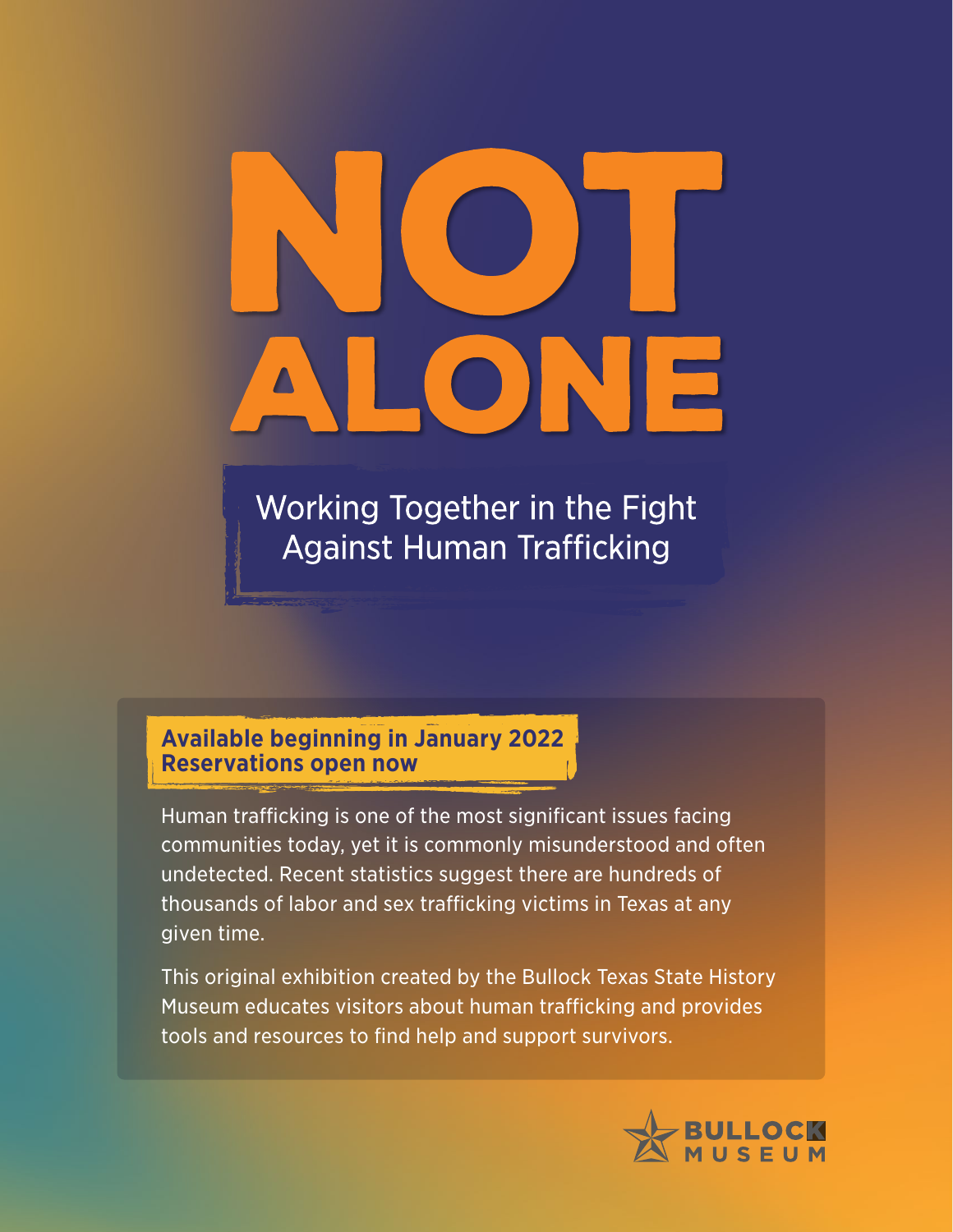# ABOUT THE EXHIBITION **ABOUT THE EXHIBITION**

#### *Not Alone* centers on a series of guiding questions:

#### ■ What is trafficking?

- Who does trafficking affect?
- What role do healthy relationships play?
- What role does technology and social media play?
- What can I do?

In each section, visitors can scan a QR code to access original videos virtually, featuring interviews with advocates and survivors.



The Bullock Museum worked with an advisory group in developing the exhibition content, including the Office of the Governor Criminal Justice Department and the Texas Human Trafficking Task Force, Governor's Commission for Women, McCain Institute, National Center for Missing and Exploited Children, and Love146.

### **WHAT'S INCLUDED**

- 22 pre-printed bilingual (English and Spanish) panels measuring  $3'x4'$  and  $4'x4'$
- Installation Guide
- Marketing Guide, press release template, digital and print advertising files, and other promotional samples
- Programming Guide
- Human trafficking resources list
- Printable handout files

Additional resources available by request. Exhibition components and panels will arrive in rolling, hard plastic and wood crates.